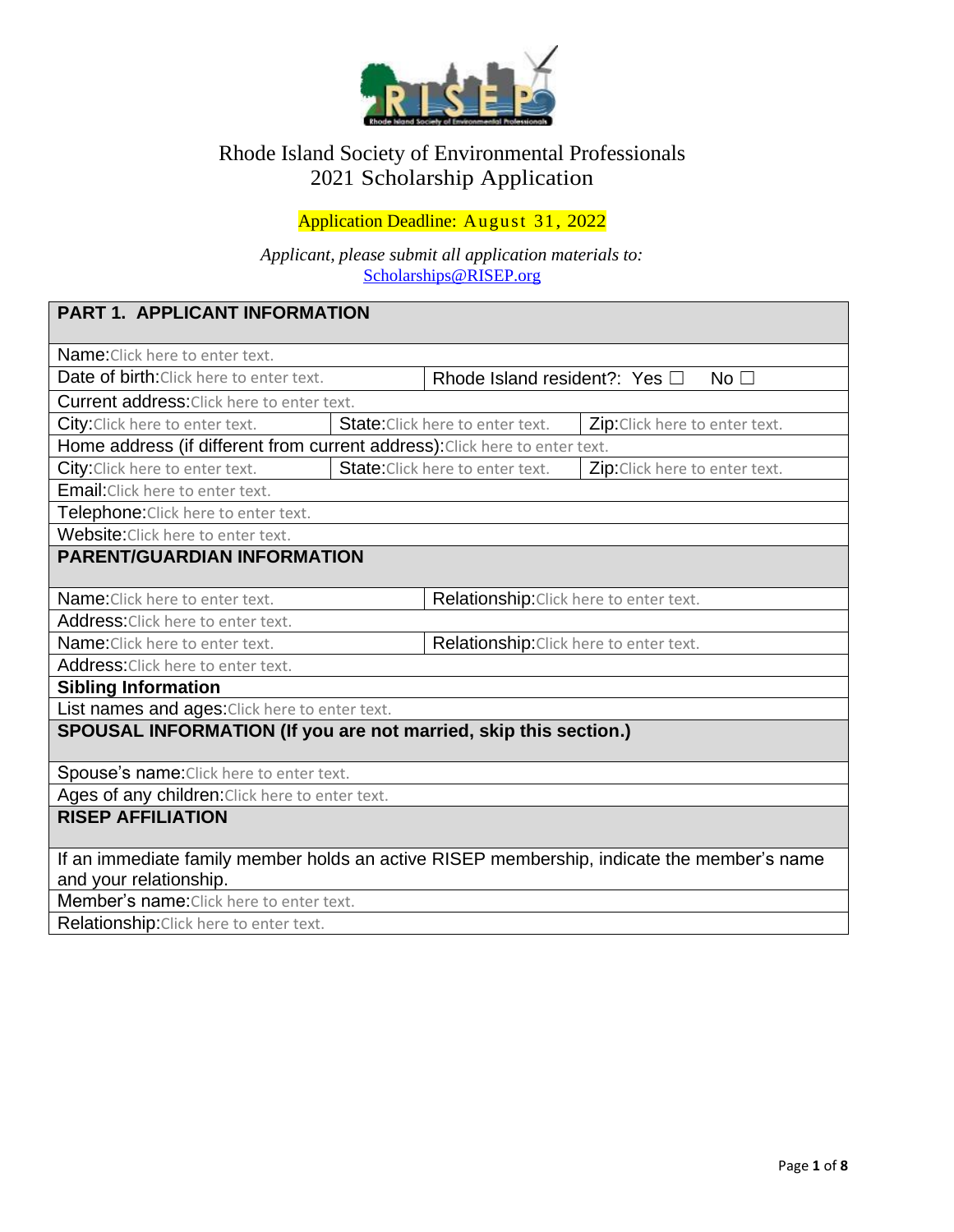## **PART 2. EDUCATION RECORD**

| IF YOU ARE A CURRENT COLLEGE STUDENT: Please list all schools you have attended,                 |
|--------------------------------------------------------------------------------------------------|
| starting with the high school from which you graduated. Please submit a transcript of all grades |
| received from the current school in which you are presently enrolled.                            |

| <b>School Name</b>  | <b>Years Attended</b>     | Major, if applicable | Diploma/Degree            |
|---------------------|---------------------------|----------------------|---------------------------|
| Click here to enter | Click here to enter text. | Click here to enter  | Click here to enter text. |
| text.               |                           | text.                |                           |
| Click here to enter | Click here to enter text. | Click here to enter  | Click here to enter text. |
| text.               |                           | text.                |                           |
| Click here to enter | Click here to enter text. | Click here to enter  | Click here to enter text. |
| text.               |                           | text.                |                           |
| Click here to enter | Click here to enter text. | Click here to enter  | Click here to enter text. |
| text.               |                           | text.                |                           |

### IF YOU ARE A CURRENT HIGH SCHOOL STUDENT: Please list the name of the high school you currently attend and any others you have attended. Please submit a transcript of all grades received from the high school in which you are presently enrolled.

| <b>School Name</b>                                          | <b>Years Attended</b>     | City                |            | <b>State</b>              |
|-------------------------------------------------------------|---------------------------|---------------------|------------|---------------------------|
| Click here to enter                                         | Click here to enter text. | Click here to enter |            | Click here to enter text. |
| text.                                                       |                           | text.               |            |                           |
| Click here to enter                                         | Click here to enter text. | Click here to enter |            | Click here to enter text. |
| text.                                                       |                           | text.               |            |                           |
| Have you been accepted in a degree program at an accredited |                           | $Yes: \Box$         | $No: \Box$ |                           |
| New England College, University, Junior College, Technical  |                           |                     |            |                           |
| Institute, or Community College?:                           |                           |                     |            |                           |
| Did you remember to include a copy of your college          |                           | $Yes: \Box$         | $No: \Box$ |                           |
| acceptance letter with this application?                    |                           |                     |            |                           |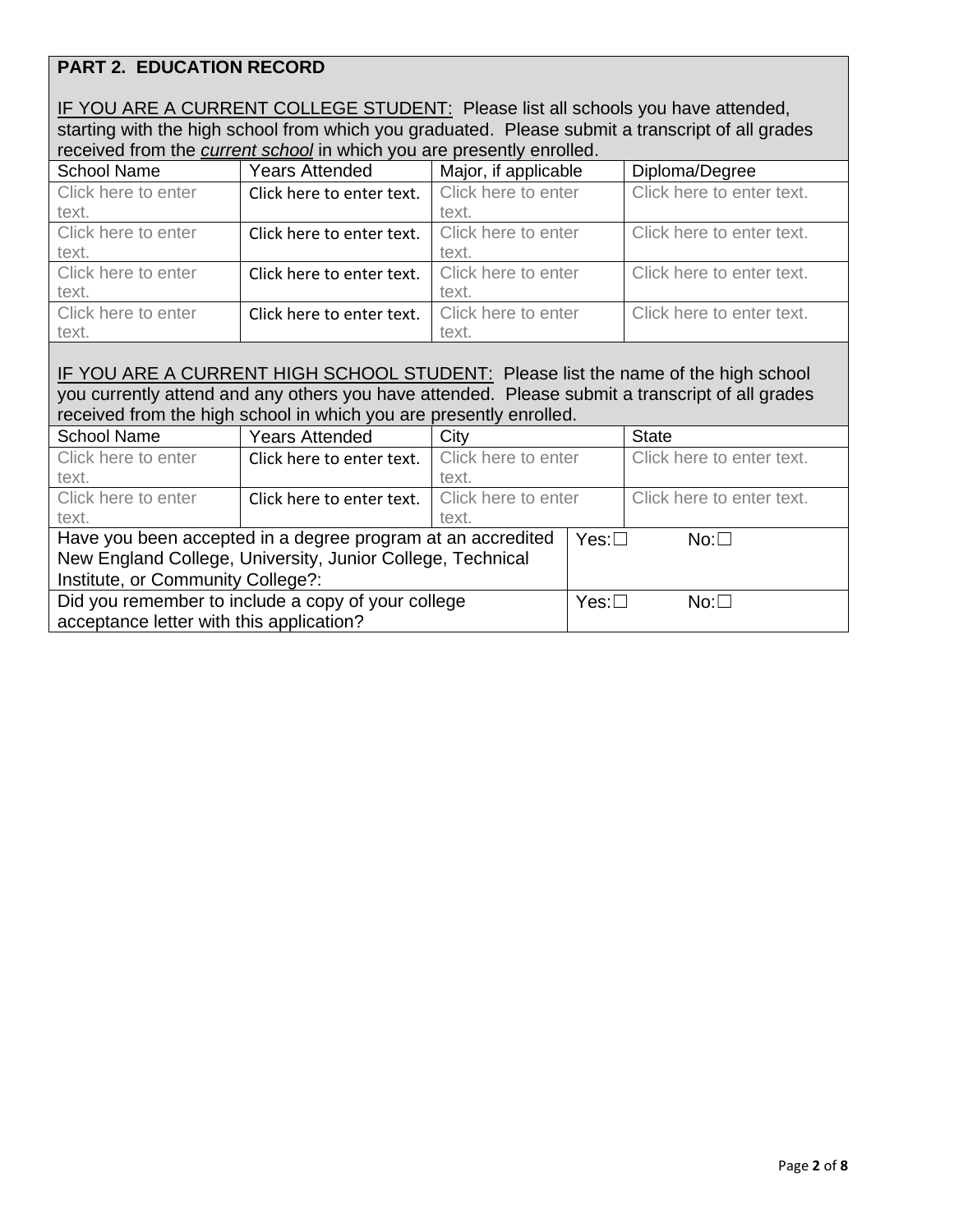### **PART 3. REFERENCES**

*(In addition to providing the information below, please submit a written letter of recommendation from each reference. Please use the reference form provided at the end this application.)*

| <b>REFERENCE 1</b>                                   |                                  |
|------------------------------------------------------|----------------------------------|
| Name: Click here to enter text.                      |                                  |
| Work Address: Click here to enter text.              |                                  |
| Telephone: Click here to enter text.                 | Email: Click here to enter text. |
| Relationship to applicant: Click here to enter text. |                                  |
| <b>REFERENCE 2</b>                                   |                                  |
| Name: Click here to enter text.                      |                                  |
| Work Address: Click here to enter text.              |                                  |
| Telephone: Click here to enter text.                 | Email: Click here to enter text. |
| Relationship to applicant: Click here to enter text. |                                  |
| <b>OPTIONAL - REFERENCE 3</b>                        |                                  |
| Name: Click here to enter text.                      |                                  |
| Work Address: Click here to enter text.              |                                  |
| Telephone: Click here to enter text.                 | Email: Click here to enter text. |
| Relationship to applicant: Click here to enter text. |                                  |

### **PART 4. RECENT EMPLOYMENT RECORD**

Please list you most recent employment history below.

| Place of Employment       | Position                  | Employment    | <b>Duties</b>             |
|---------------------------|---------------------------|---------------|---------------------------|
|                           |                           | Dates         |                           |
| Click here to enter text. | Click here to enter text. | Click here to | Click here to enter text. |
|                           |                           | enter text.   |                           |
| Click here to enter text. | Click here to enter text. | Click here to | Click here to enter text. |
|                           |                           | enter text.   |                           |
| Click here to enter text. | Click here to enter text. | Click here to | Click here to enter text. |
|                           |                           | enter text.   |                           |
| Click here to enter text. | Click here to enter text. | Click here to | Click here to enter text. |
|                           |                           | enter text.   |                           |
| Click here to enter text. | Click here to enter text. | Click here to | Click here to enter text. |
|                           |                           | enter text.   |                           |

### **PART 5. ENVIRONMENTAL INTERESTS**

Indicate your interest and involvement with environmental causes below. The response to this question is a major evaluation factor. You may use multiple pages, if needed.

In what ways do you believe your goals are similar to the goal of this scholarship fund and will benefit environmental professions?: Click here to enter text.

Why do you want to be considered for a scholarship?: Click here to enter text.

Please include any information that might aid the committee in evaluating your application: Click here to enter text.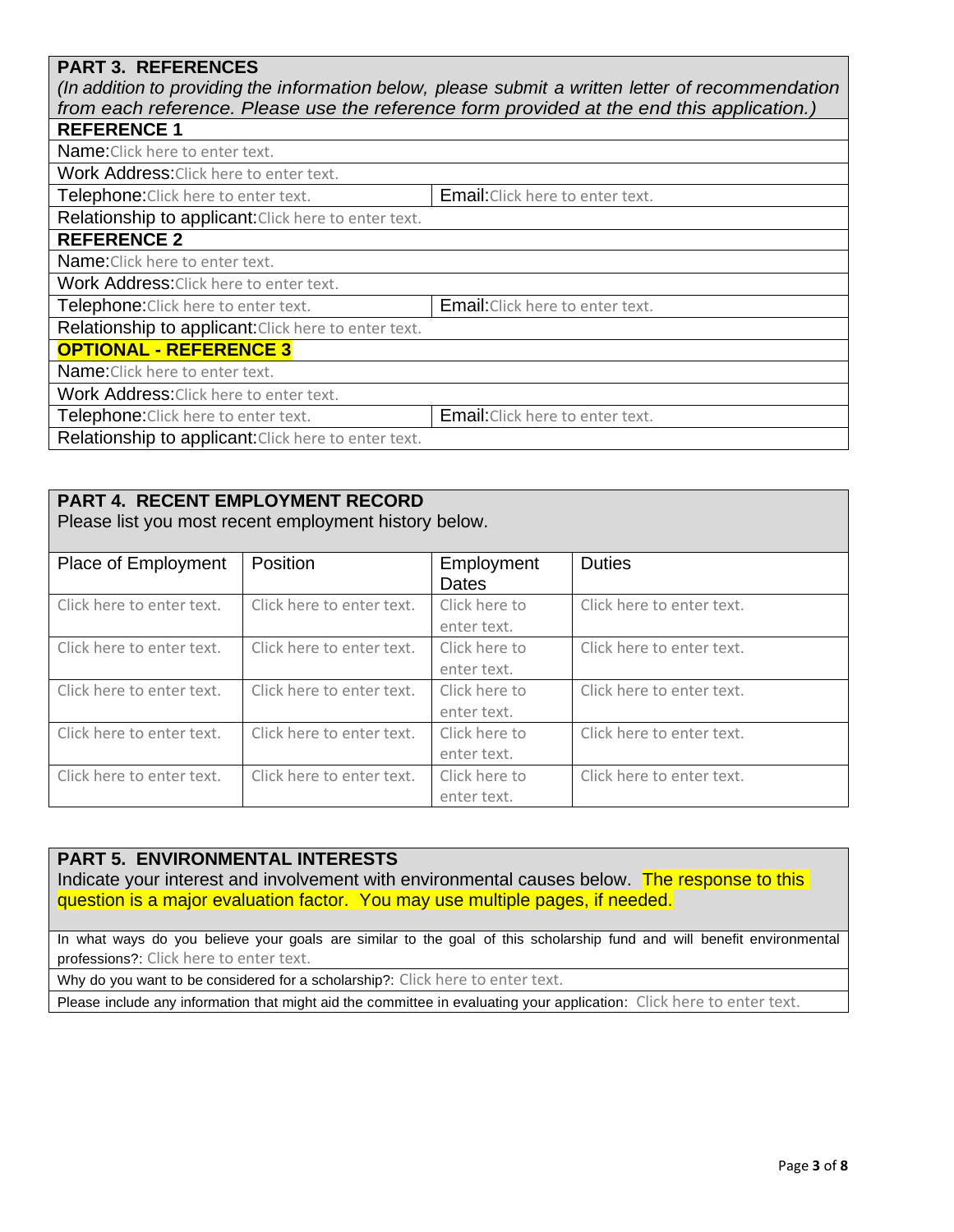## **PART 6. SIGNATURE**

| I hereby submit my application for the RISEP Scholarship Fund. I authorize RISEP and/or its representatives to contact any of      |
|------------------------------------------------------------------------------------------------------------------------------------|
| the employers or educational institutions listed above. By signing this application, I am affirming that the information contained |
| here is accurate.                                                                                                                  |

Applicant's Signature: Date: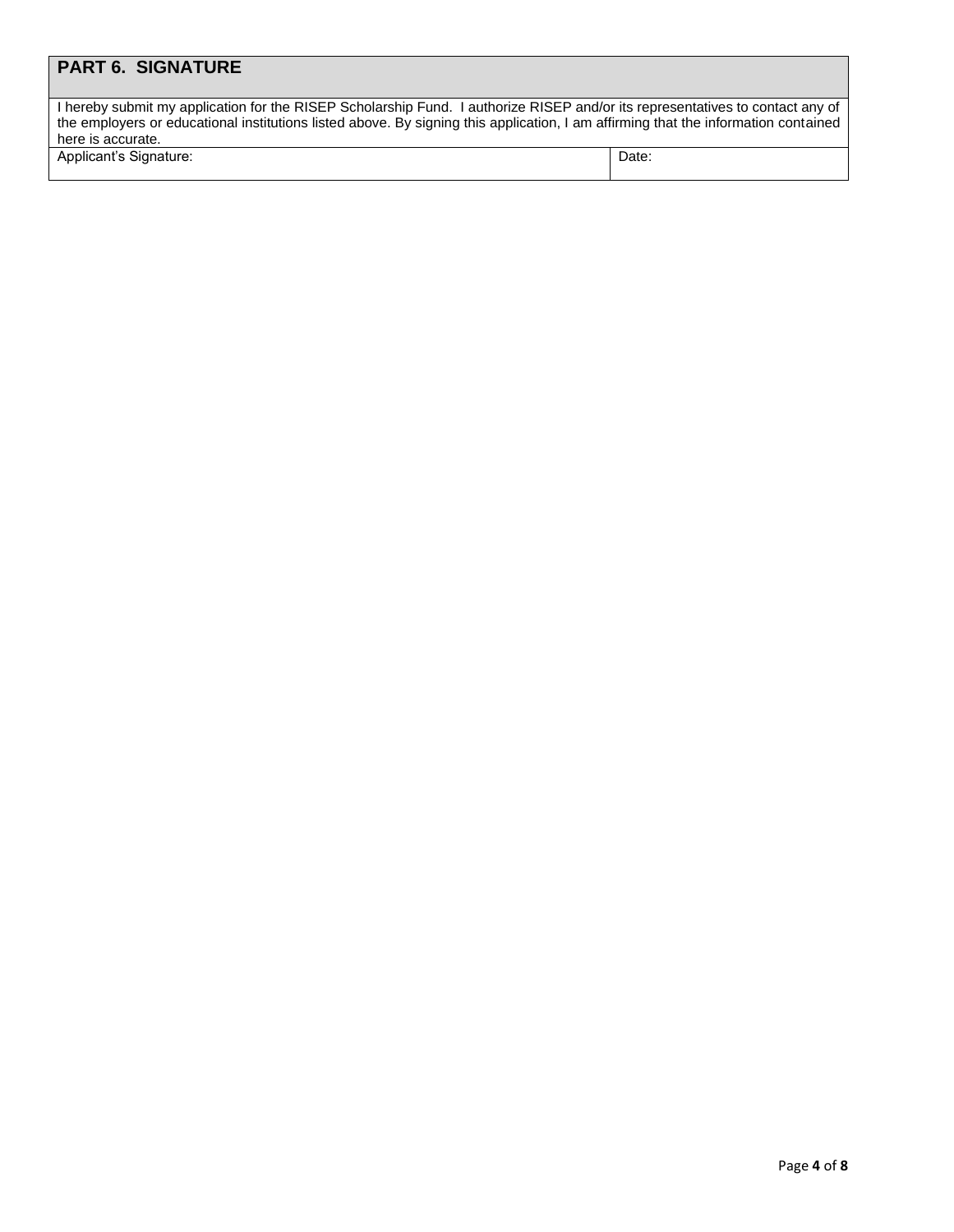#### **Rhode Island Society of Environmental Professionals College Scholarship Recommendation Form**

This form must be delivered by the reference to the following address on or before **August 31, 2022** Recommendations received after that date may not be considered.

> RISEP Scholarship Committee [Scholarships@RISEP.org](mailto:Scholarships@RISEP.org)

#### **TO BE COMPLETED BY SCHOLARSHIP APPLICANT**

Applicant Name:Click here to enter text.

Phone Number:Click here to enter text.

Email:Click here to enter text.

I, the undersigned, agree to waive all rights to view or challenge the content of this recommendation. I understand that this is a confidential document which may be released only to RISEP representatives for the sole purpose of determining my eligibility for scholarship assistance.

Applicant Signature **Date: Date: Date: Date: Date: Date: Date: Date: Date: Date: Date: Date: Date: Date: Date: Date: Date: Date: Date: Date: Date: Date: Date: Date: Date: D** 

#### **TO BE COMPLETED BY SCHOLARSHIP REFERENCE**

Reference Name:Click here to enter text.

Title/Occupation: Click here to enter text.

Telephone: Click here to enter text.

Email:Click here to enter text.

Relationship to Applicant: Click here to enter text.

Reference Signature Date:

| PLEASE BRIEFLY DESCRIBE THE APPLICANT ON THE FOLLOWING CHARACTERISTICS: |                           |  |
|-------------------------------------------------------------------------|---------------------------|--|
| Characteristic                                                          | Comment                   |  |
| Commitment to                                                           | Click here to enter text. |  |
| Academics                                                               |                           |  |
| Takes initiative to learn                                               | Click here to enter text. |  |
| about environmental                                                     |                           |  |
| <b>issues</b>                                                           |                           |  |
| Raises awareness                                                        | Click here to enter text. |  |
| among peers about                                                       |                           |  |
| environmental issues                                                    |                           |  |
| Takes action to                                                         | Click here to enter text. |  |
| address                                                                 |                           |  |
| environmental                                                           |                           |  |
| problems                                                                |                           |  |
| Volunteers to support                                                   | Click here to enter text. |  |
| environmental                                                           |                           |  |
| organizations                                                           |                           |  |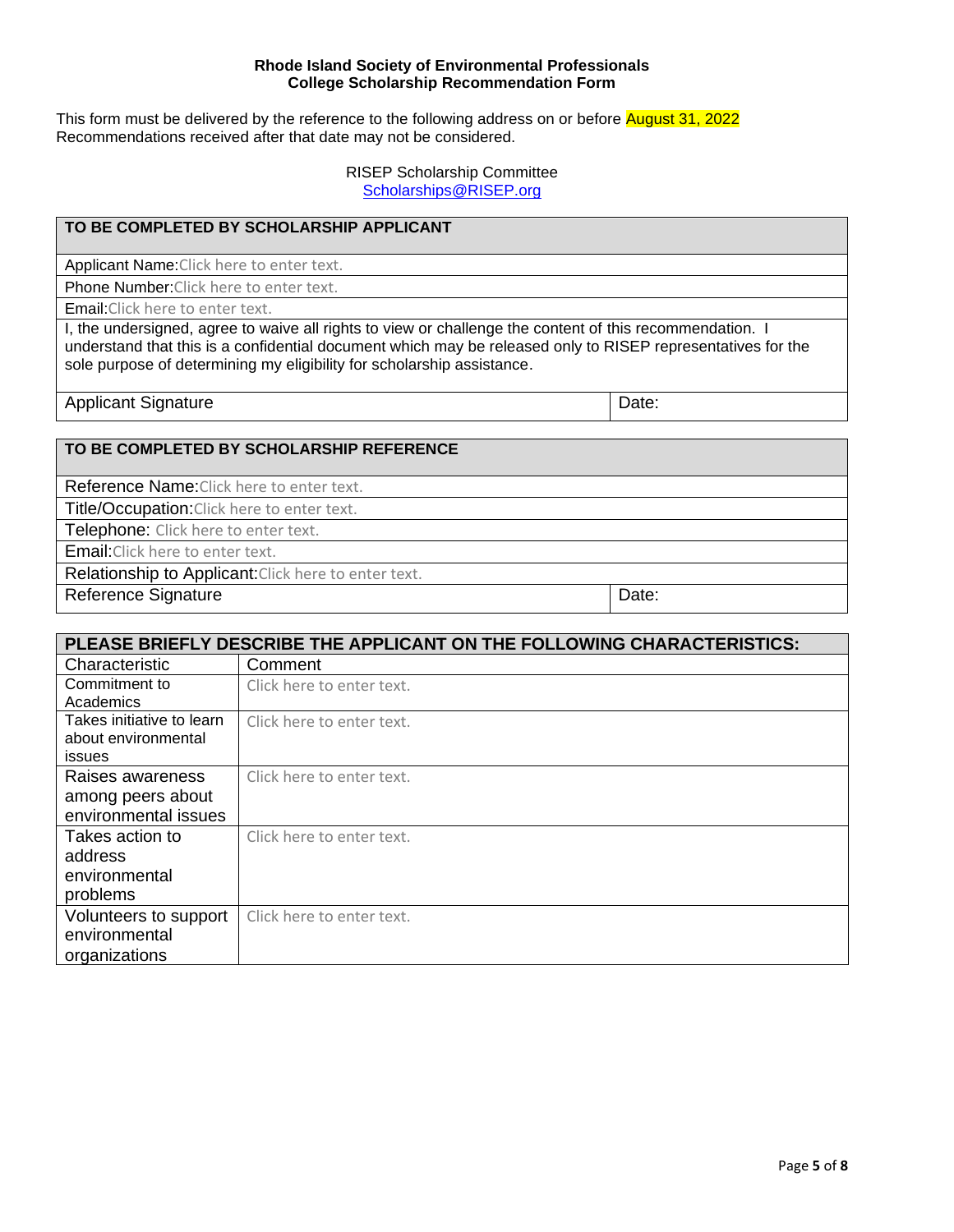## **REFERENCE LETTER**

Please include a brief statement explaining why you believe this applicant is deserving of a RISEP scholarship.

Click here to enter text.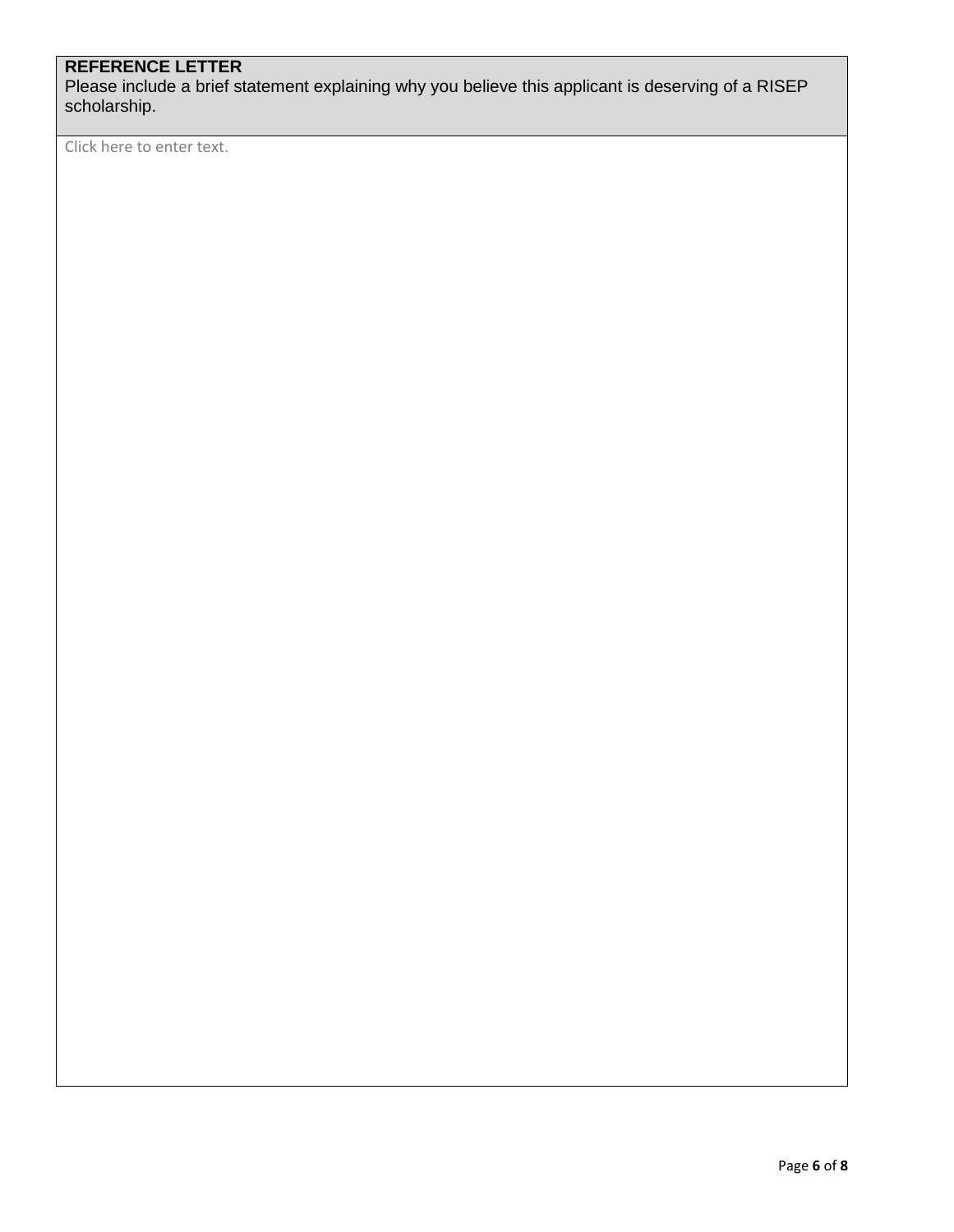# **RISEP SCHOLARSHIPS**

The **Rhode Island Society of Environmental Professionals** is pleased to announce the availability of educational scholarships for the 2020-2021 academic year. Two scholarships will be awarded to a RISEP member enrolled in a degree program at an accredited New England College or University and a course of study that is consistent with becoming an Environmental Professional. A third scholarship will be awarded to a RISEP member attending a Rhode Island high school, who has demonstrated a commitment to improving environmental quality, and will be accepted into the Fall 2020 academic year at an accredited New England College or University.

The purpose of these \$1,000 scholarships is to recognize and support students engaged in environmental studies and programs in Rhode Island and the New England Region. The scholarships are intended to assist in pursuing educational requirements necessary to seek opportunity in professions within the environmental field. The scholarships will be awarded at the 2020 RISEP annual meeting. Applications must be submitted no later than JUNE 30, 2020. The scholarship application review committee will consider the following criteria in evaluating applicants:

#### **INSTRUCTIONS for QUALIFIED APPLICANTS:**

#### **1. FOR CURRENT COLLEGE STUDENTS**

- a) *Join RISEP (apply on-line at [http://www.risep.org/join-risep/membership-form/\)](http://www.risep.org/join-risep/membership-form/).*
- b) *Provide a transcript (copy is acceptable) of all grades at the school where you are currently enrolled.*
- c) *Presently be enrolled in* a *degree program at an accredited New England College, University, Junior College, Technical Institute, or Community College and majoring in an approved curriculum as described in Appendix A.*
- d) *Include verification of enrollment and major area of study for 2020-2021 academic year.*
- e) *Complete and sign the application and submit it to the RISEP Scholarship Fund [\(Scholarships@RISEP.org\)](mailto:Scholarships@RISEP.org).*

#### **--OR--**

#### **2. FOR HIGH SCHOOL STUDENTS CURRENTLY ENROLLED AT A RHODE ISLAND HIGH SCHOOL:**

- *a) Join RISEP (apply on-line at [http://www.risep.org/join-risep/membership-form/\)](http://www.risep.org/join-risep/membership-form/).*
- *b) Attend a High School in Rhode Island. You do not need to be a Rhode Island resident.*
- *c) Provide a transcript (copy is acceptable) of all grades at the school where you are currently enrolled.*
- *d) Provide a copy of the acceptance letter to an accredited College, University, Junior College, Technical Institute, or Community College in New England.*
- *e) Complete and sign the application and submit it to the RISEP Scholarship Fund [\(Scholarships@RISEP.org\)](mailto:Scholarships@RISEP.org).*

#### **NOTE: All information must be received no later than JUNE 30, 2020.**

Applications should include a completed Scholarship application form, transcripts (copies acceptable), and college enrollment/acceptance letter, as well as at least two written letters of recommendation. Failure to submit all application materials by the deadline may result in disqualification from scholarship consideration.